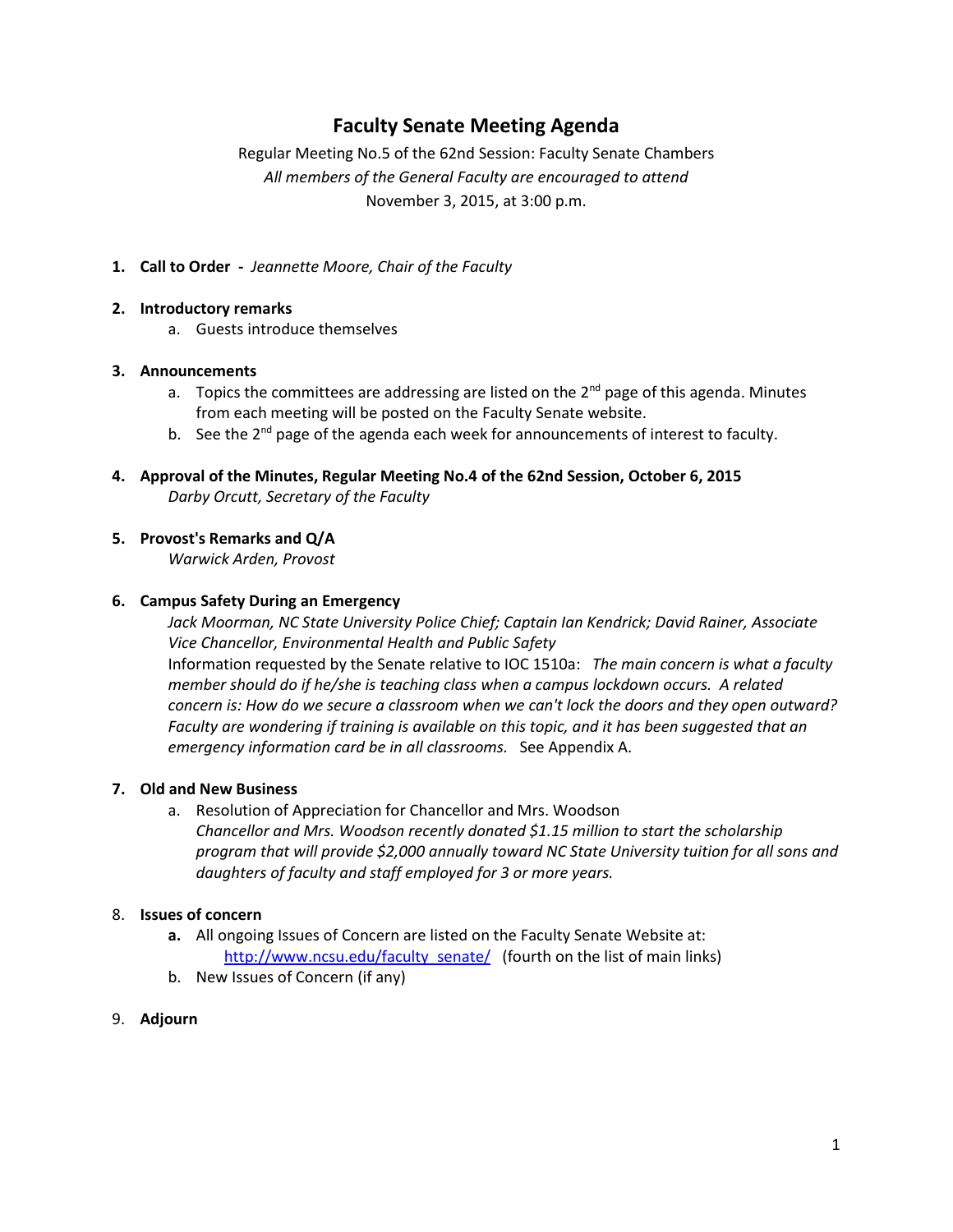# NORTH CAROLINA STATE UNIVERSITY Faculty Senate Calendar and Announcements November 3, 2015

# CALENDAR

11/5/2015 3:00 pm Thursday: **Executive Committee** in 2320 D.H. Hill *- Jeannette Moore, Chair*

# 11/10/2015 **Committee meetings:**

## **ACADEMIC POLICY COMMITTEE** - *Sarah Ash and Alton Banks, Co-Chairs*

3:00 pm in 210 Dabney on Tuesday, 11/10/2015

- a. IOC 1411c: Faculty involvement in process of degree consolidation **[guest Mike Mullen]**
- b. IOC 1508a: Faculty Governance of Curricula and Courses
- c. SenIssue7: Disability Services (burdens placed on faculty)

**GOVERNANCE AND PERSONNEL POLICY COMMITTEE** - *Lloyd Fleisher and Paul Williams, Co-Chairs* 3:00 pm in 2320 D.H. Hill on Tuesday, 11/10/2015

- a. Proposed Drug and Alcohol Free Workplace regulation for NC State University employees **[out of committee; authors are doing major revisions]**
- b. Faculty Grievance & Non-Reappointment Working Group **[has not met since June]**
- c. Sen.Issue1: Faculty duties support people once did **[current main topic]**
- d. SenIssue6: Number of NTT/adjunct/temporary faculty & trends; also TT faculty trends

**RESOURCES AND ENVIRONMENT COMMITTEE** - *Marguerite Moore and Darby Orcutt, Co-Chairs* 3:00 pm in 2108 D.H. Hill (East Wing) on Tuesday, 11/10/2015

- a. Transportation and Parking discussion (includes IOC 1508b Loss of Faculty/Staff parking in the North Hall lot)
- b. SenIssue8: Policies and progress on sustainability

11/17/2015 **Faculty Senate Meeting** at 3:00 pm in 2320 D.H. Hill - *Jeannette Moore, Chair* Guests: Debbie Yow, Roby Sawyers, Katie Graham; topic = Athletics & Academics

### ANNOUNCEMENTS

- 1. Attendance at the October 20 General Faculty meeting was 72, and many good questions were asked of the Chancellor and Provost. Thanks to all who attended.
- 2. The Provost could send two names to UNC General Administration for consideration to be included in the new Academic Affairs Fellowship, and Senator Carolyn Bird was one of the two.
- 3. "NCGAP," which was part of the General Assembly 2015 Appropriations, could have a dramatic effect on NC State University's admissions and undergraduate student profile. See page 114 at: <http://www.ncleg.net/Sessions/2015/Bills/House/PDF/H97v9.pdf>
- 4. This year's Board of Governors Award for Excellence in Teaching lecture will be delivered by David G. Haase, Alumni Distinguished Undergraduate Professor, Physics, on November 10 in DH Hill Library at 3 pm. Please register for this event: [go.ncsu.edu/ofdregistration](file:///C:/Users/vlsteven/Downloads/go.ncsu.edu/ofdregistration)